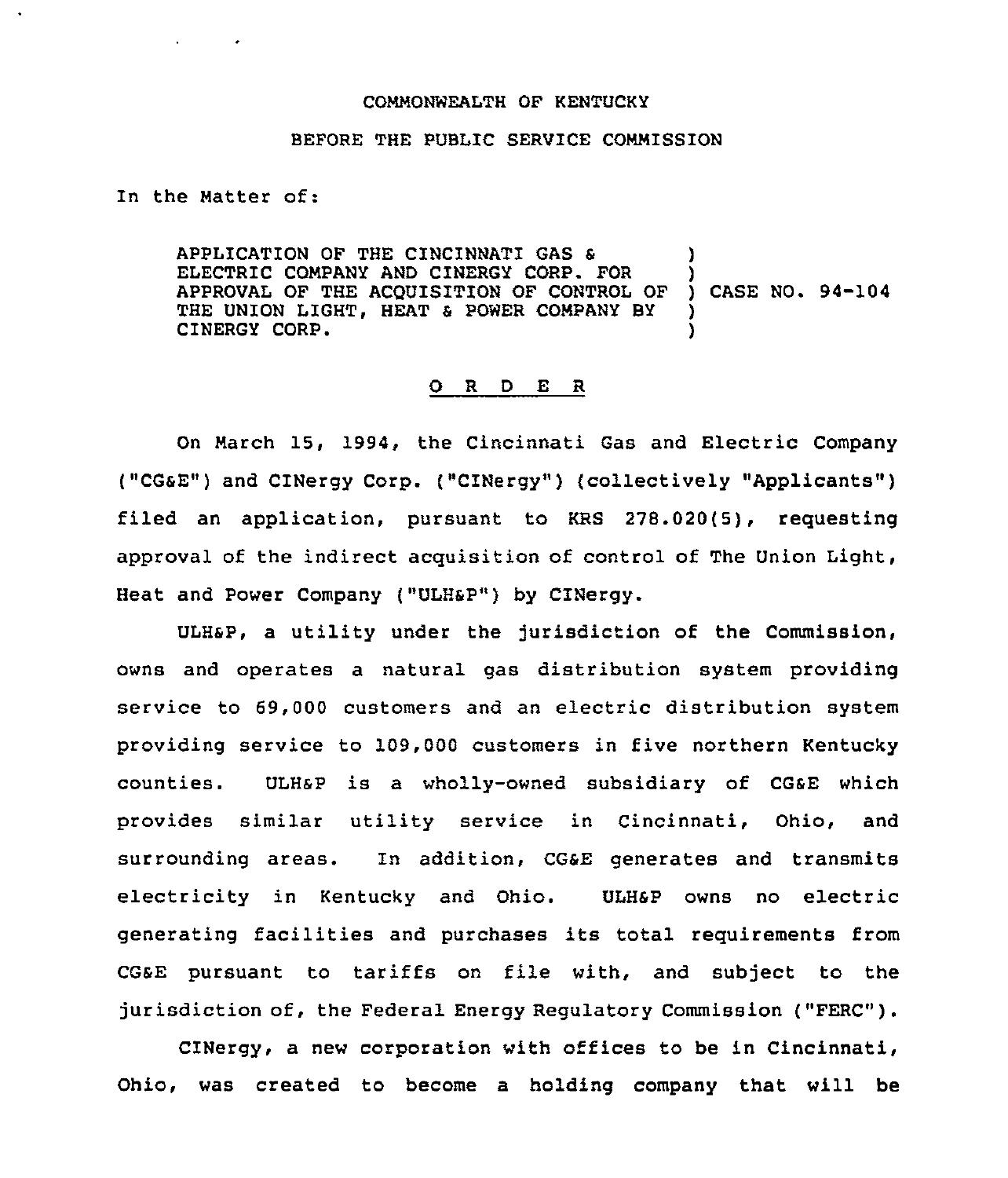registered under the Public Utility Holding Company Act of 1935 ("PUHCA"). CINergy will hold the common stock of CG6E and PSI Energy, Inc. ("PSI Energy" ), <sup>a</sup> regulated electric utility providing service in Indiana. Pursuant to an Agreement and Plan of Reorganization, CGsE and PSI Energy will become utility subsidiaries of CINergy. The shareholders of CGaE and PSI Resources, Inc., the parent of PSI Energy, will become the shareholders of CINergy, with CG&E continuing as the sole shareholder of ULHSP.

Upon completion of the reorganization, CINergy will have two direct operating subsidiaries, CGSE and PSI Energy, and a service corporation subsidiary, CINergy Services, Inc. ("CINergy Services" ), which will provide goods and services to the operating companies pursuant to a Service Agreement to be filed with the Securities and Exchange Commission ("SEC"). Planning for the CINergy system will be performed on a system-wide basis with an economic dispatch of the CGSE and PSI Energy generating units. The integration of utility operations and planning functions will be performed in accord with the provisions of the Operating Agreement among CGSE, PSI Energy, and CINergy Services. The Operating Agreement, establishing the interstate framework for the CINergy System, is subject to the jurisdiction of the FERC and is now pending review by that agency.

The public was given notice of the application by newspaper publication in conformity with the Commission's March 18, 1994 Order. Intervention was requested by and granted to the Attorney's

 $-2-$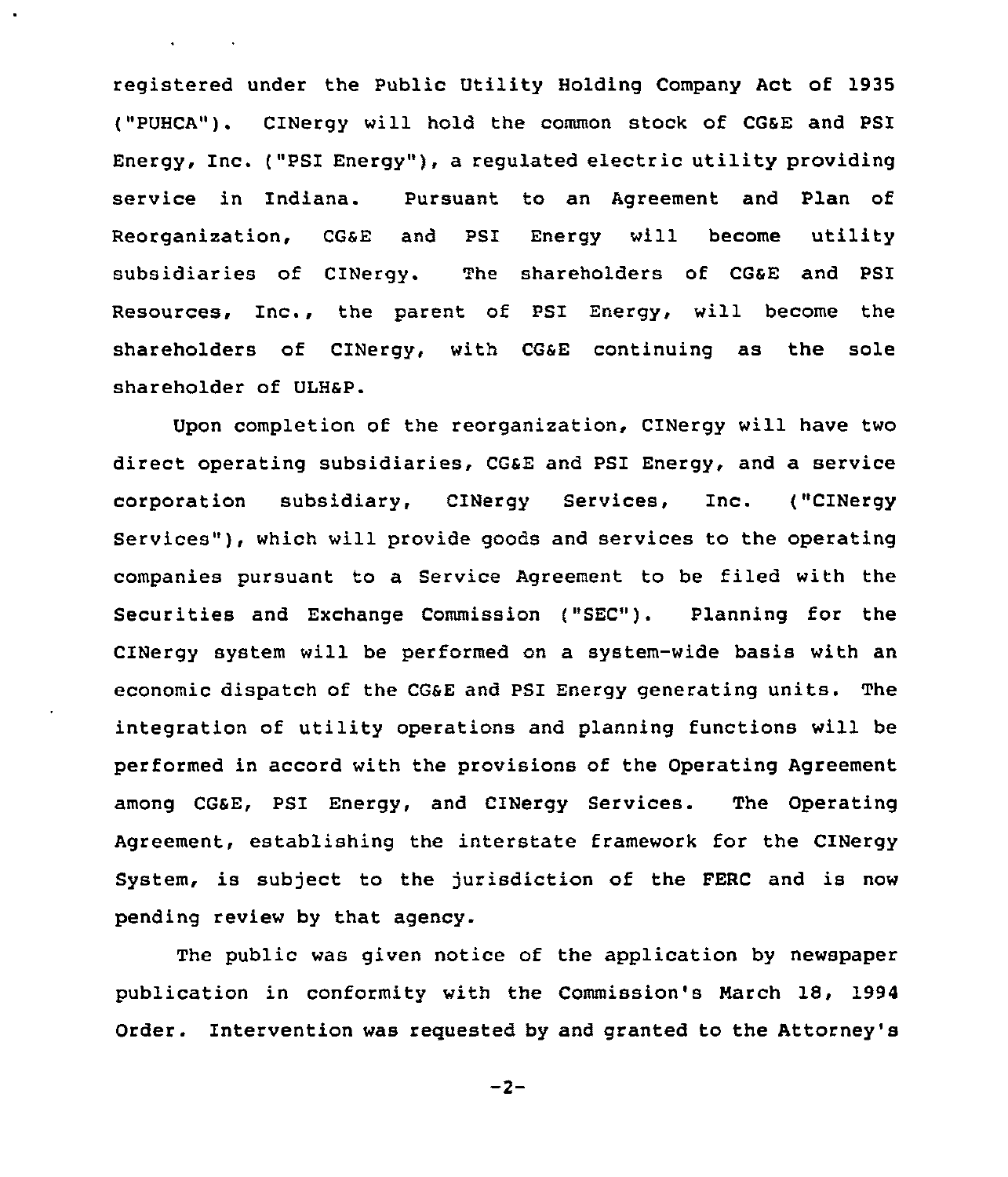General office, Utility and Rate Intervention Division ("AG"), and Citizens Organized to End Poverty in the Commonwealth ("CO-EPIC" ). <sup>A</sup> hearing was held on May 10, 1994 at the Commission's offices in Frankfort, Kentucky, for the purpose of cross-examining the Applicants' direct and supplemental testimony. None of the intervenors filed testimony. Due to the 60-day statutory limit for review of an application under KRS 278,020(5), the Commission established May 11, 1994 as the due date for briefs.

The application was supported by the direct testimony of Jackson H. Randolph, Chairman, President, and Chief Executive Officer of CGSE and ULHsP, and Chairman and Chief Executive Officer of CINergy; James E. Rogers, Jr., Chairman, President, and Chief Executive Officer of PSI Energy and Vice Chairman, President and Chief Operating Officer of CINergy; Terry E. Bruck, Vice President of Electric Operations of CGsE and ULHsP; and Donald I. Marshall, Vice President of Rates and Economic Research of CGSE and ULHap. The testimony describes in detail the anticipated benefits of the reorganization including: more efficient utilization of generating and transmission facilities through economic dispatch to meet the needs of the combined system; coordinating purchases to achieve lower costs through economies of scale and increased bargaining position; coordinating system planning and scheduling of maintenance to reduce the risk associated with an outage and help maintain system reliability; the deferral of capital investment due to the deferral of planned peaking and base load capacity; creation of a broader and more diverse generating, transmission and customer

 $-3-$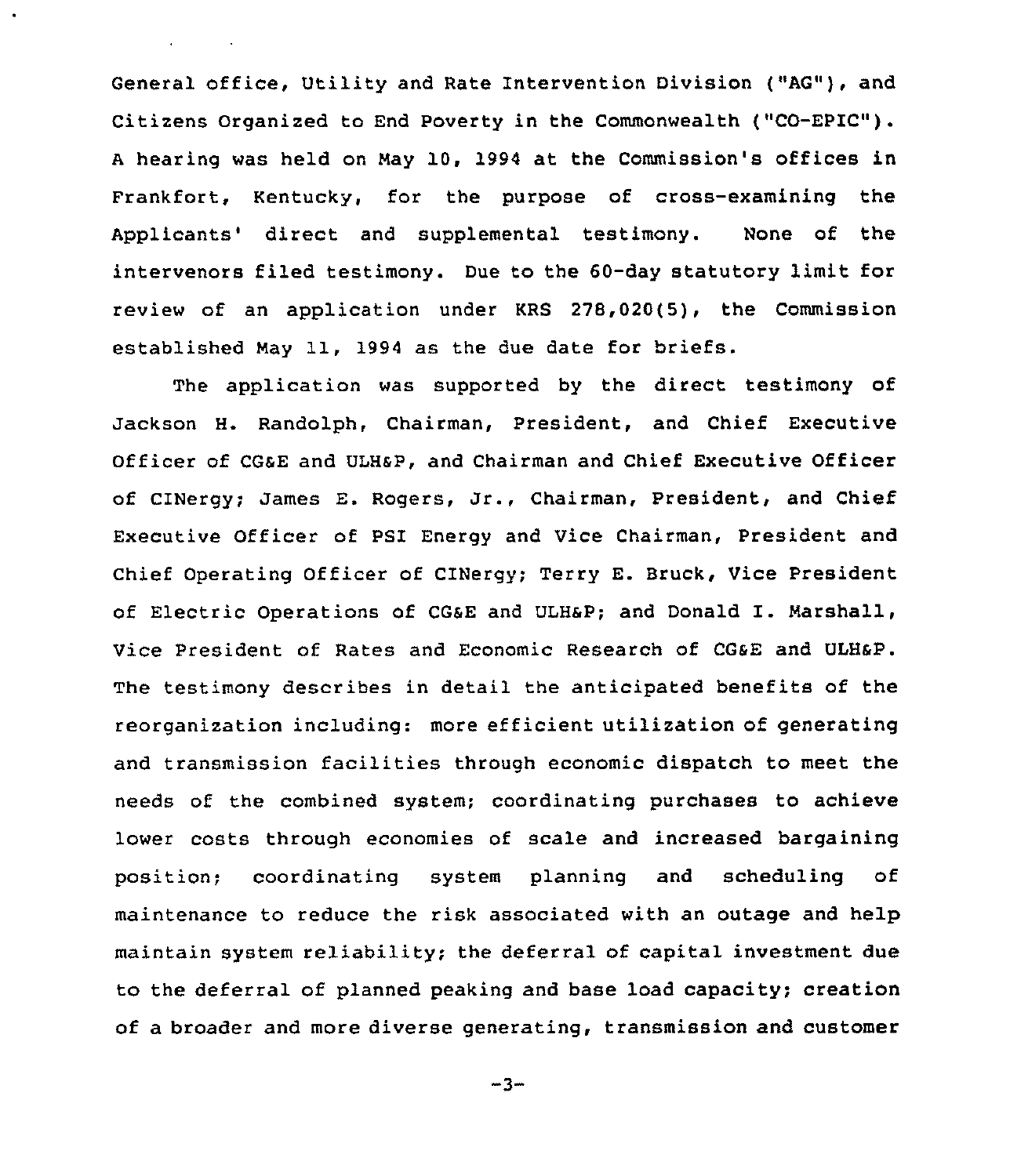base with a corresponding increase in asset base providing improved access to capital markets and lower capital costs for future construction; and reducing operating costs through a workforce reduction of approximately 400 employees over the next few years. The total estimated savings to be produced by the merger over the next 10 years is S1.5 billion system-wide, with approximately \$95 million allocated to ULH6P.

The Applicants also filed supplemental testimony of witnesses Rogers and Marshall setting forth certain commitments on behalf of the Applicants to ensure that the creation of CINergy does not impair the Commission's regulatory authority over ULH6P and to keep retail rates lower than they would be absent a reorganization. <sup>A</sup> summary of the commitments offered to the Commission by the Applicants include:

1. Access to the accounts and records of CINergy 1. Access to the accounts and records of cinery, CINergy Services, and any affiliates and<br>subsidiaries controlled by CINergy to verify transactions with ULH6P;

2. The ability to review and approve or reject any contract between ULH&P and an affiliate that must be filed with the FERC, except service agreements filed with the SEC pursuant to PUHCA contracts between CG6E and any affiliated operating utility governing rates, charges or terms and conditions of service which are subject to FERC jurisdiction or the Operating Agreement or any amendment or replacement;

3. Service of a copy of any application, declaration or amendment filed pursuant to Sections 6, 7, 9(a), or <sup>10</sup> of PUHCA at the time the document is filed with the SEC;

4. No claim of SEC preemption will be raised before the Commission or in any action in any forum in the event that any affiliated costs, other than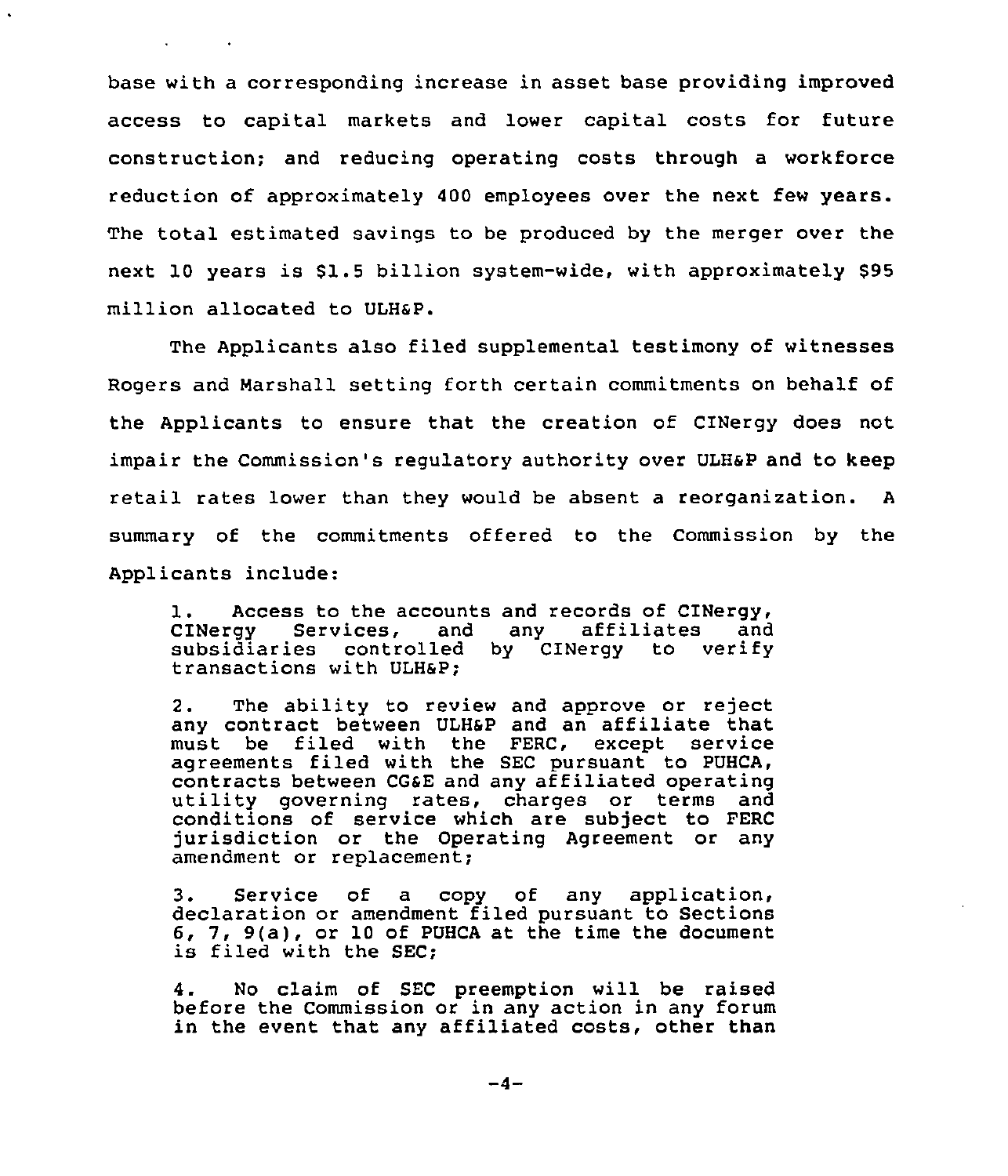those included in ULHSP's purchased power cost, are excluded for rate-making purposes;

5. Any service agreement or amendment thereto between CGSE and ULHap will be filed with the Commission for review 60 days before filing with the SEC and if rejected by the Commission such service agreement or amendment will be not filed or will be withdrawn from the SEC or otherwise terminated or amended to satisfy the grounds for the Commission's rejection;

6. To "hold harmless" retail electric customers electric base rates prior to January 1, 2003 and<br>retail gas customers from the effects of the reorganization on retail gas base rates prior to January 1, 2003, except to any effects resulting from an SEC Order requiring divestiture of gas operations pursuant to Section 11(b)(1) of PUHCA;

7. To make an affirmative showing in any general retail electric, gas, or combined rate proceeding commenced pursuant to requested rate increase does not reflect merger related costs to the extent that such costs are not offset by merger related benefits;

B. In the CGsE rate application to be filed at the FERC within 60 days after the reorganization,<br>the new electric rates for service to ULH&P will reflect the jurisdictional allocated share of investment in only the identical five combustion turbine units at Woodsdale which are reflected in the retail rates in Ohio;

9. Subsequent to the filing of one application<br>pursuant to KRS 278.190 for a general adjustment in electric rates, ULH&P will make no filing requesting an increase in any retail electric base rate to be effective prior to January 1, 2000, except that a general increase in retail electric base rates may be filed in the event that ULHsP incurs higher taxes due to changes in federal or state tax laws, higher cost to meet environmental requirements, the Commission or the FERC take any action which generically impacts electric utilities or ULHsP's credit or operations will be materially impaired or damaged absent increased rates.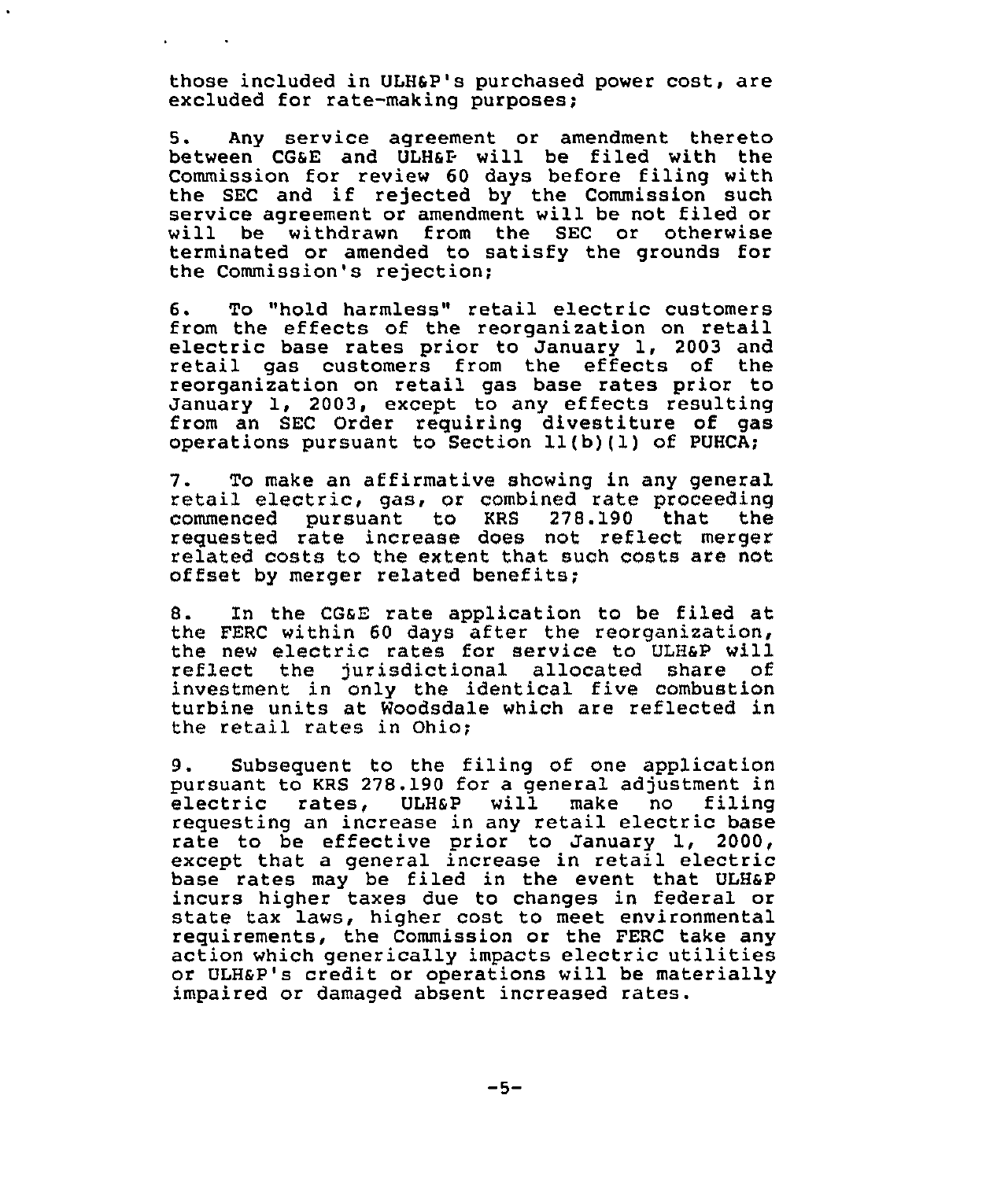The Commission finds that these commitments by the Applicants and ULHsp, combined with those discussed below, provide significant ratepayer protections to ensure the continued effectiveness of regulation under KRS Chapter 27S.

**Contractor** 

The AG timely filed a brief expressing opposition to the proposed reorganization. Characterizing CINergy as a large bureaucracy, the AG argues that CINergy will become blotted and less efficient. The AG further claims that large organizations produce very few innovations because they are consumed by their own political structure. These arguments, however, are unsupported by any record evidence. Rather, the record demonstrates that CINergy should be well positioned to be a low cost, efficient utility supplier capable of meeting the emerging needs of a competitive utility industry.

The AG discounts the Applicants'ommitment to provide the AG and other intervenors access to relevant books and records, claiming that he and the Commission Staff are severally constrained by lack of staff, inadequate travel funds, and time constraints. The Commission finds that the record is devoid of any evidence on the AG's staffing level, travel budget or time table. The AG also states that the right to access books and records provides no practical value if the Applicants object on relevancy or other grounds. The AG cites no authority, and we are aware of none, that would authorize the Commission to prohibit the filing of such objections.

 $-6-$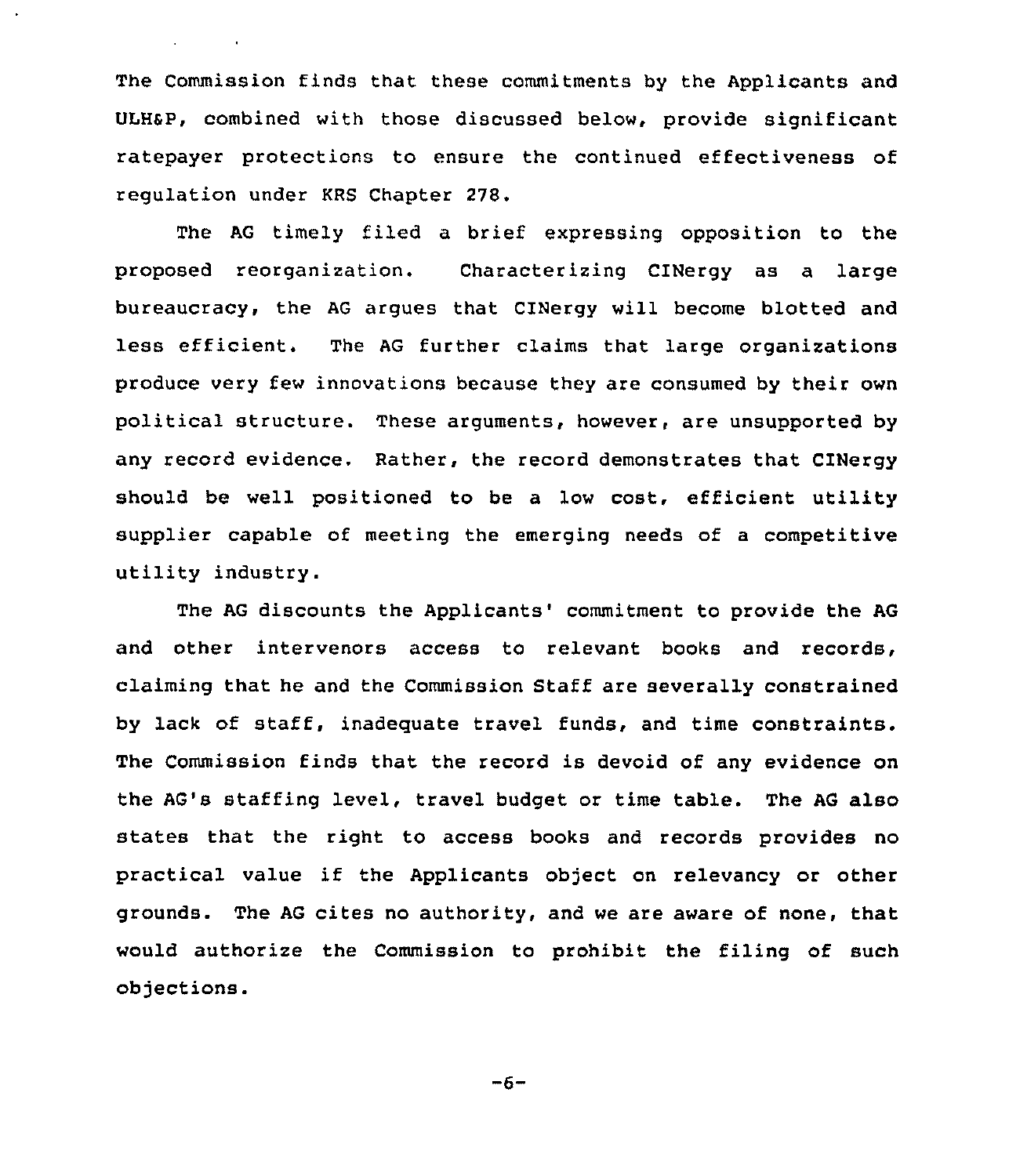The AG also expresses concern with the Applicants' nonregulated business ventures due to their lack of expertise in these areas and the higher degree of business risk that they present. The Commission finds these concerns to be misplaced. The proposed reorganization as a registered holding company under PUHCA significantly restricts, rather than expands the present ability of CGaE and ULHSP to engage in unregulated business ventures. While CGSE and ULHSP can now engage in any business venture, after the reorganization they will be limited to those that are functionally related to their utility business. Although the AG is critical of CGaE's real estate subsidiary and its economic development activities, the proposed reorganization will also increase rather than diminish regulatory oversight. Through such regulatory oversight exercised by the SEC, FERC, and this Commission, coupled with the limitations under PUHCA on unregulated business activities, an investment in CINergy will be no less conservative than an investment in CG6E.

The Commission shares the concern expressed by the AG that the anticipated monetary savings from the reorganization will be more than offset by two rate increases to be filed soon after the reorganization. The first will be filed by CGaE to reflect merger savings in the cost of power purchased by ULHSP. The second will be filed by ULHSP to recover its cost to purchase power and to reflect merger savings in retail rates. ULH&P's rates will not increase solely as a result of the reorganization and they should be less than they would be absent the reorganization. However, the

 $-7-$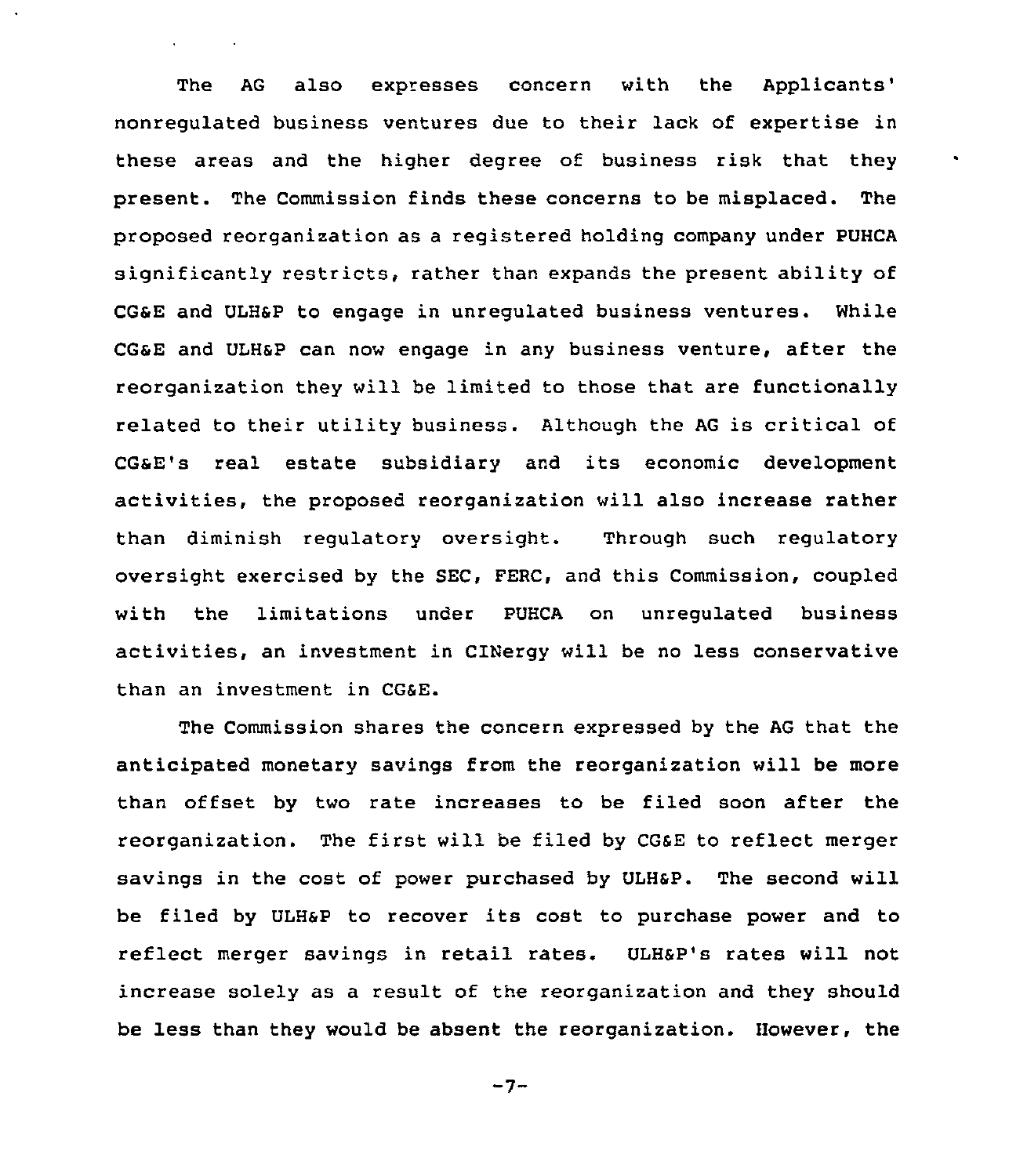Applicants' proposal for flowing through merger related savings to ULHaP customers is not eguitable. As shown on Narshall Schedule DIN-1, the merger savings are minimal through 1995 but then increase substantially thereafter to a peak in 2000. At this time the merger savings are merely estimates. As the record reflects, many of the organizational changes are still in the planning stage and more definitive information on cost savings will not be available for some time.

The proposal by CGsE and ULH&p to adjust the rates for purchase power and retail electric service immediately after the reorganization, and then maintain those base rates through 1999 will fail to provide ratepayers an equitable share of future increases in ULHSP's estimate of allocated merger savings. Recognizing the need to strike a reasonable balance among the diverse interests, the Commission finds that the acquisition of control by CINergy of ULHSP as part of the reorganization will be in the public interest only if CG&E and ULH&P agree to delay for 12 months after consummation of the reorganization the filing of any application to adjust rates for power purchased by ULH6P or ULH6P's retail electric service. This will afford sufficient time for the merger savings to be estimated with greater accuracy and allow a more representative portion of such savings to be flowed through to ratepayers.

Despite the AG's claim that the proposed electric base rate moratorium is illusory because certain events are exempted from its scope, the fact remains that absent the specified events, which are

 $-8-$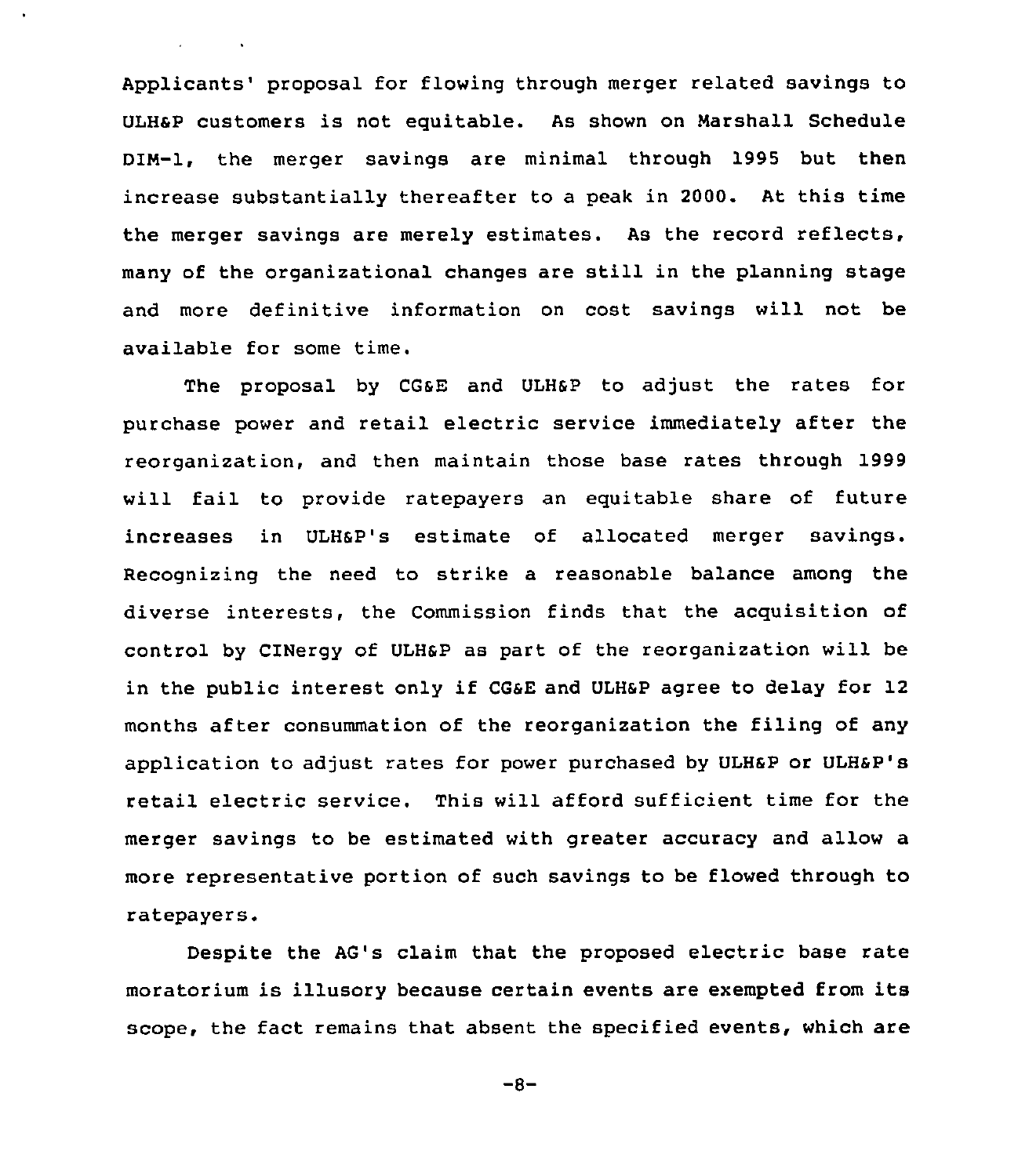truly beyond ULHSP's control and not presently anticipated to occur, customers will benefit from the rate stability of a moratorium through 1999. While the AG may be able to see into the future and conclude that the proposed moratorium provides no ratepayer benefit, the evidence of record in this case does not support such a conclusion.

The final issue raised in the AG's brief is the potential spinoff of ULHSP's gas operations due to the integrated operating requirements of PUHCA. While the AG suggests that a small company should be able to take over and operate the gas properties with lower rates due to lower overhead, the claim is unsupported by any record evidence.

On Nay 13, 1994, the Applicants filed a reply brief accompanied by a motion requesting leave to do so. Recognizing the limited time allowed to adjudicate an application under KRS 278.020(5), and that a reply brief is not in conformity with the previously established briefing schedule, the Commission finds that good cause has not been shown to grant the motion and the reply brief will not be included in the record.

### ADDITIONAL REGULATORY CONCERNS

The competitive environment is changing in the electric and gas industries. ULHSP should be allowed to position itself to meet the changes and have the ability to meet increased competition for investor funds and investment opportunities. Unlike the holding companies created by the Louisville Gas and Electric Company and the Kentucky Utilities Company, the proposed reorganization of CGaE

 $-9-$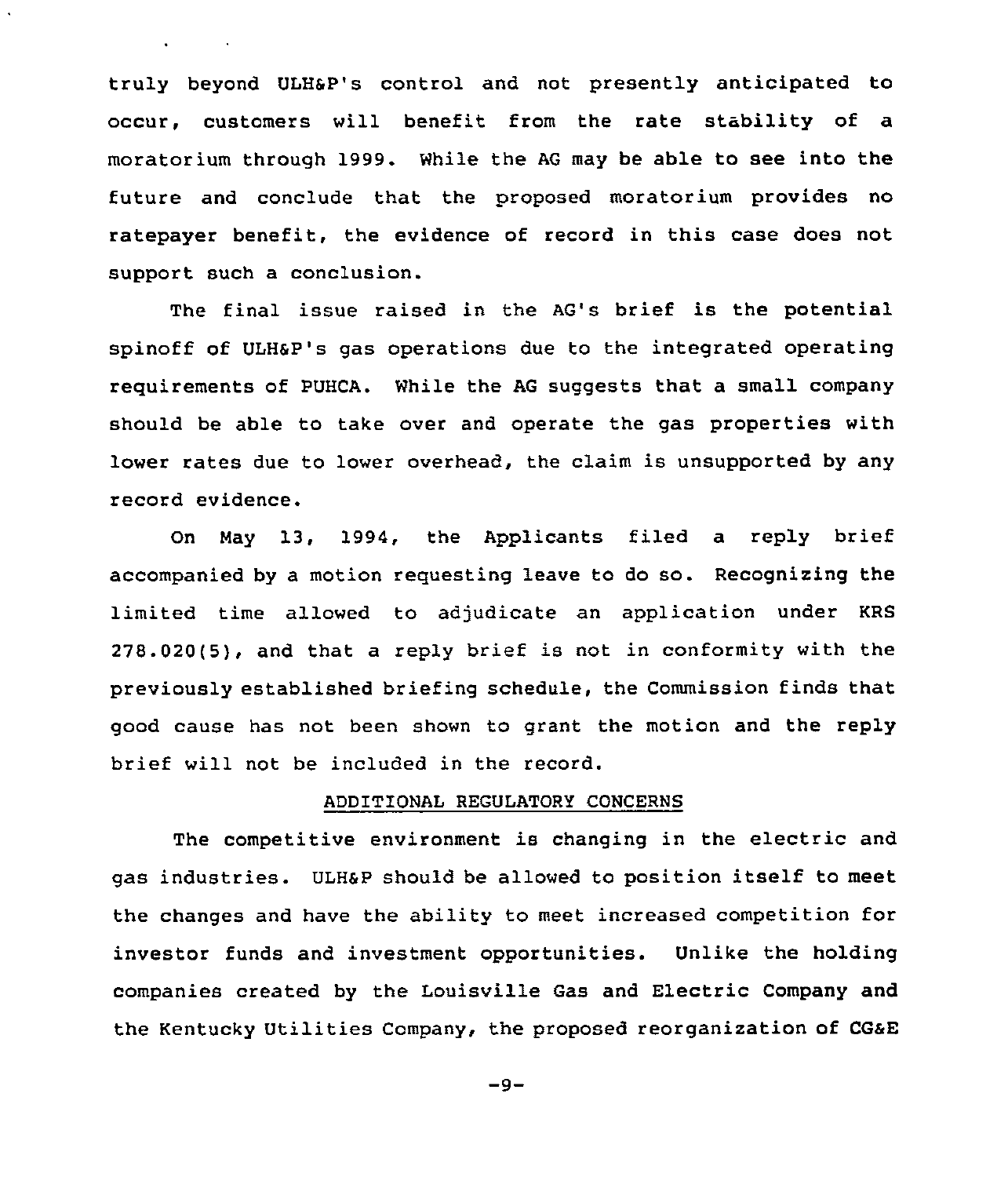into CINergy involves the creation of a registered holding company. While there will be additional oversight by the SEC because CINergy will be a registered holding company, this Commission has certain concerns and objectives with regard to protecting the interests of ULHSP's ratepayers. The concerns relate to three areas. First, utility resources should be protected. Second, the Commission should be able to monitor adequately the corporate activities of ULHap, cGsE, cINergy, and cINergy's affiliates. Third, certain reporting requirements should be established to assist in the monitoring activities. The following conditions and requirements are necessary to ensure that the interests of the ratepayers are protected. Because many aspects of CINergy's and ULH&P's business activities under reorganization are unknown, and cannot be anticipated, flexibility should be maintained in the plans and procedures for monitoring CINergy's and ULHsp's activities.

# PROTECTION OF UTILITY RESOURCES

### Accounting Procedures and Controls

One of the Commission's primary concerns is the potential for cross-subsidization of non-jurisdictional activities by the jurisdictional company. Cross-subsidization can occur through misallocation of common or joint costs, or through improper pricing of intercompany transactions. Ensuring that cross-subsidization does not occur requires added regulatory oversight and increased focus on cost identification by CINergy, CGsE, and ULHSP. The potential cross-subsidization is most apparent in the areas of accounting, cost allocation methodologies, and pricing of

-10-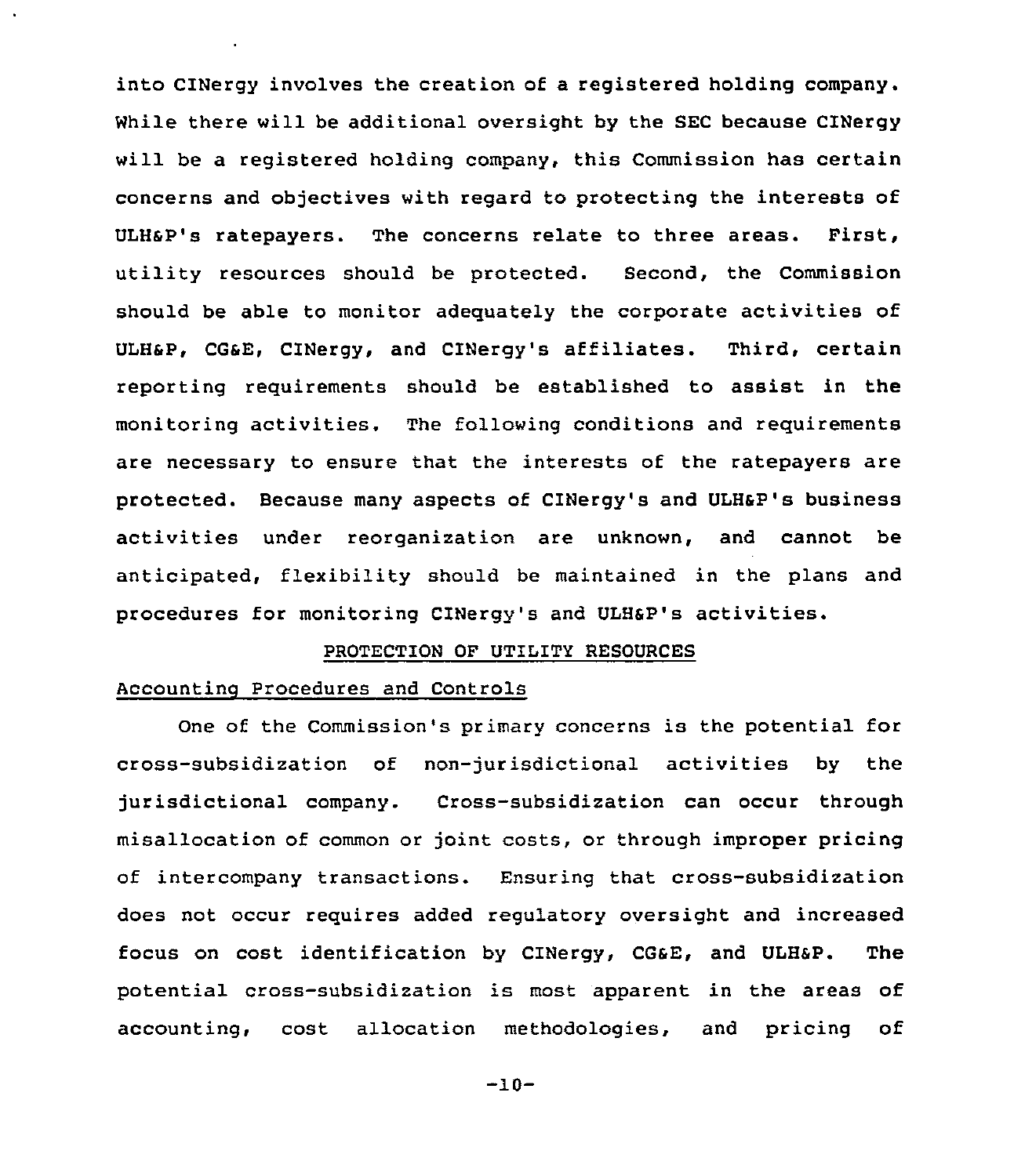intercompany transactions. If diversified activities increase, proper accounting and cost allocation methodologies will become even more important.

The accounting procedures are important in separating utility and non-utility costs. The original entries for expenditures are the most elementary aspect as most costs are direct charges and assignment to utility and non-utility operations can be accomplished through accounting controls and procedures which specify the treatment of certain elements of cost. The accounting and reporting system used by ULHaP should be adequate to assure that directly assignable costs are accounted for properly and that reports on the utility and non-utility operations are accurately presented.

Adequate supporting documentation of costs for Commission review should be maintained whether those costs are generated at the ULHaP level or CINergy level. An in-depth review of the accounting systems has not been performed. Therefore, the approval of this application should not be construed as approval of the cost assignment procedures or of the methods of separation of charges into utility and non-utility operations to be employed by ULH&P and CINergy.

The separation of costs through allocation methodologies is more subjective and requires greater scrutiny to ensure that crosssubsidization does not occur. CGsE and ULHaP have entered into a service agreement with CINergy Services, Inc. ("CINergy Services" ) which includes cost allocation approaches for transactions between

-11-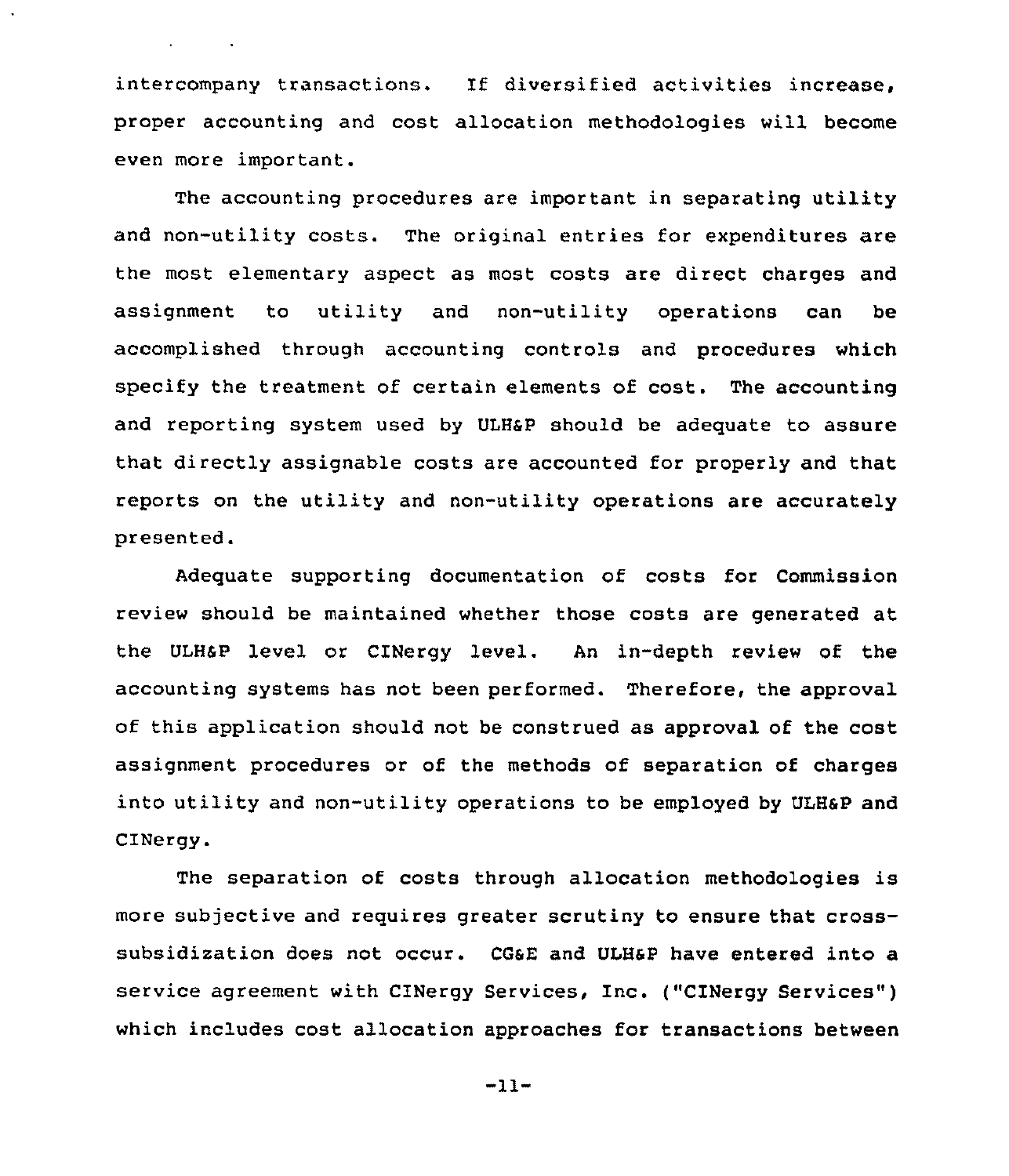them. While there currently is no separate service agreement between CGSE and ULHSP, such an agreement may be developed in the future. However, a detailed review of the allocation methodologies and procedures to be used by CINergy, CG&E, or ULH&P to separate utility and non-utility activities has not been performed during this proceeding. Consequently, no findings are made as to the adequacy of these procedures.

 $\ddot{\phantom{a}}$ 

Application of cost allocation procedures present the greatest threat of misclassification of utility and non-utility costs. As ULH&P's operations are monopolistic and its costs and earnings are regulated, it may be beneficial to CINergy to shift costs to the regulated operations allowing it to price its market-oriented services more competitively and provide greater returns to stockholders. Diversification is in the public interest only to the extent that utility operations are not adversely affected.

CINergy and CGaE have stated that because CINergy will be a registered holding company under PUHCA, these concerns are addressed by a number of provisions of PUHCA. Under PUHCA, the SEC limits the circumstances and terms under which companies in a registered holding company system may perform services or construction for, or sell goods to, affiliated companies. These provisions contain a number of protections against crosssubsidization. CINergy and CGSE note that the service agreement with CINergy Services must be approved by the SEC. They have further committed that if a service agreement between CG&E and ULHSP is filed with the SEC, the Commission will have the same

-12-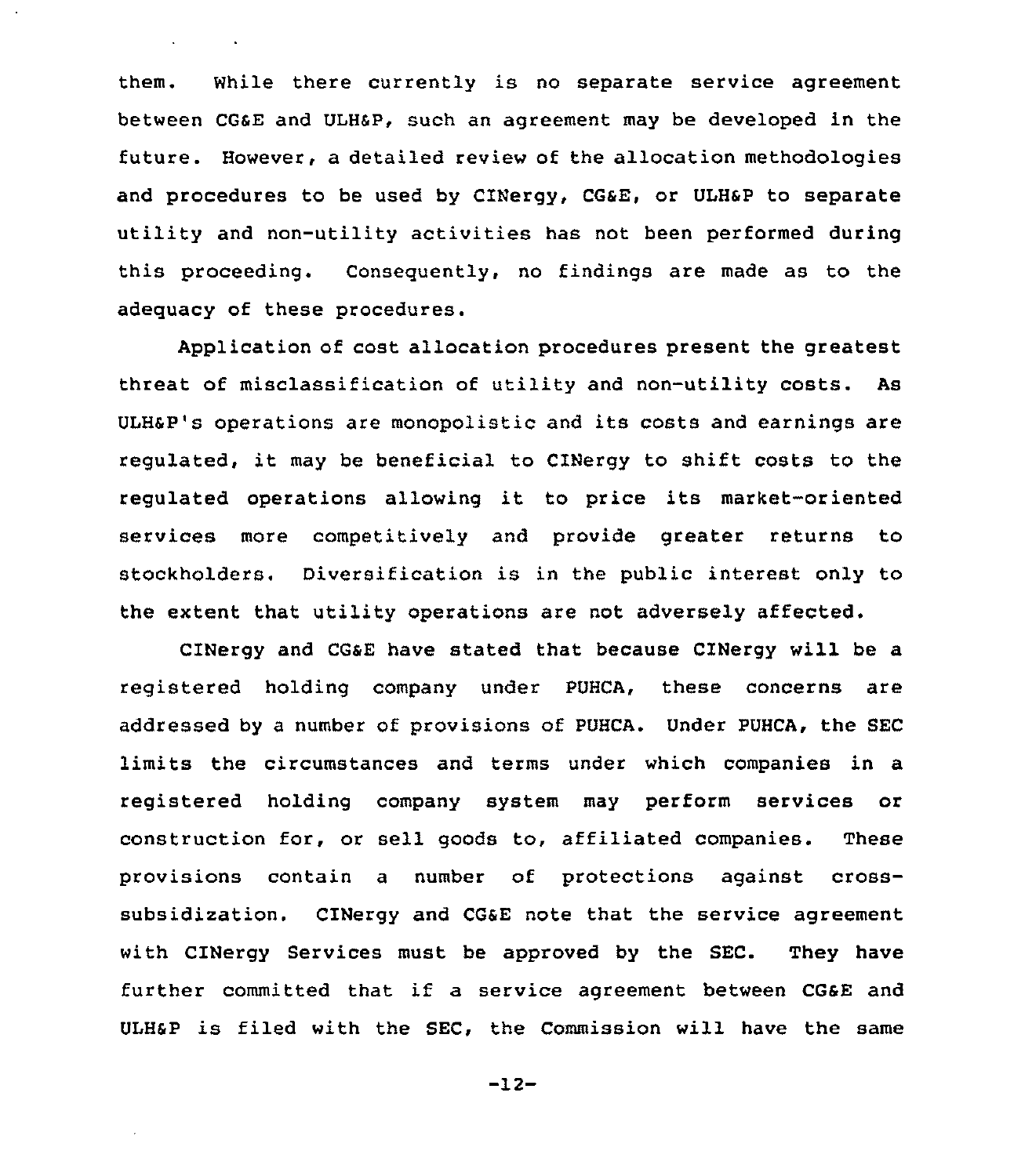rights to accept or reject it as were extended to the Public Utilities Commission of Ohio.

The Commission accepts the assurances of CINergy and CGsE that its concerns in this area are addressed by PUHCA and the SEC. In future proceedings, it will be the responsibility of ULH&P to show that the allocation methodologies have not resulted in any crosssubsidization. As a part of that showing, ULHSP should be prepared to disclose fully all allocated costs, the portion allocated to each subsidiary of CINergy, complete details of the methods of allocation, and justification for the amount and the method.

The issue of cross-subsidization through pricing of intercompany transactions relates to the pricing of goods and services and establishment of prices for transfers of assets of the utility's assets. While CINergy and CG&E have stated that there are no definite plans for non-utility CINergy subsidiaries to transact business with ULHSP, the possibility does exist. Regarding the sale or transfer of assets, they note that affiliate transactions are subject to prior approval of the SEC and that transfer pricing is required to be "at cost" under provisions of PUHCA and the SEC.

The Commission accepts the assurances and commitments of CINErgy and CGSE that the oversight by the SEC under PUHCA will protect ULHSP's customers against crass-subsidization of nonutility activities. However, the accounting and other procedures and controls established by CINergy, CGsE, and ULHSP will be reviewed periodically, and in ULHSP proceedings as appropriate.

-13-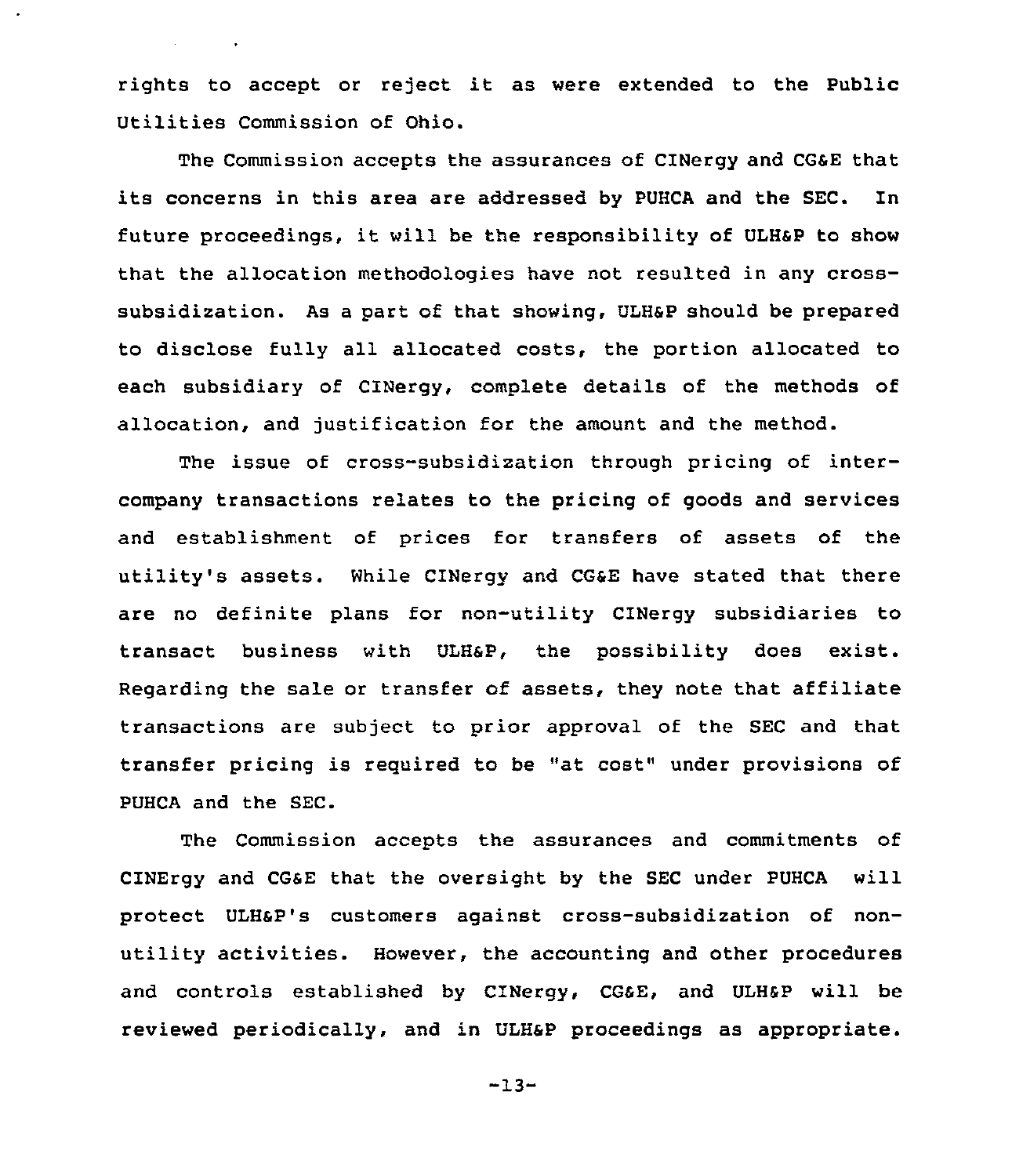When the policies and quidelines are modified or amended, ULH&P shall promptly file copies with the Commission.

## Diversion of Manaqement Talent

 $\mathbf{r} = \mathbf{r} \times \mathbf{r}$  , where  $\mathbf{r} = \mathbf{r} \times \mathbf{r}$ 

It is in the best interest of CINergy and its shareholders to secure the most skilled management available. While ULHSP will certainly share in the benefits of a well-managed corporate structure, diversion of management talent away from ULHSP to CINergy and its affiliates could threaten the continued efficient operation of ULHaP. This would not be in the best interests of the ULHSP ratepayers to whom continuity of management is important. CINergy and CGSE have stated that the operating management team for ULHSP will be the same as CGsE's, as is current practice, and may additionally draw upon the management talent pool existing at CGSE and CINergy. The Commission will monitor the composition of ULHSP's management team on an on-going basis.

### Financial Resources

In the future, CINergy may be tempted to divert ULH6P's financial resources to support the activities of non-regulated affiliates at the expense of utility ratepayers. The Commission's objective is to minimize this risk which arises from CINergy's control of ULHSP's financial resources.

There are four main concerns regarding the insulation of ULHaP's financial resources from increased risks and the exposure of ULHSP to increased costs of capital stemming from those risks.

First, attempts by CINergy to adjust ULHSP's capital structure could adversely affect ULHaP's cost of capital and financial

 $-14-$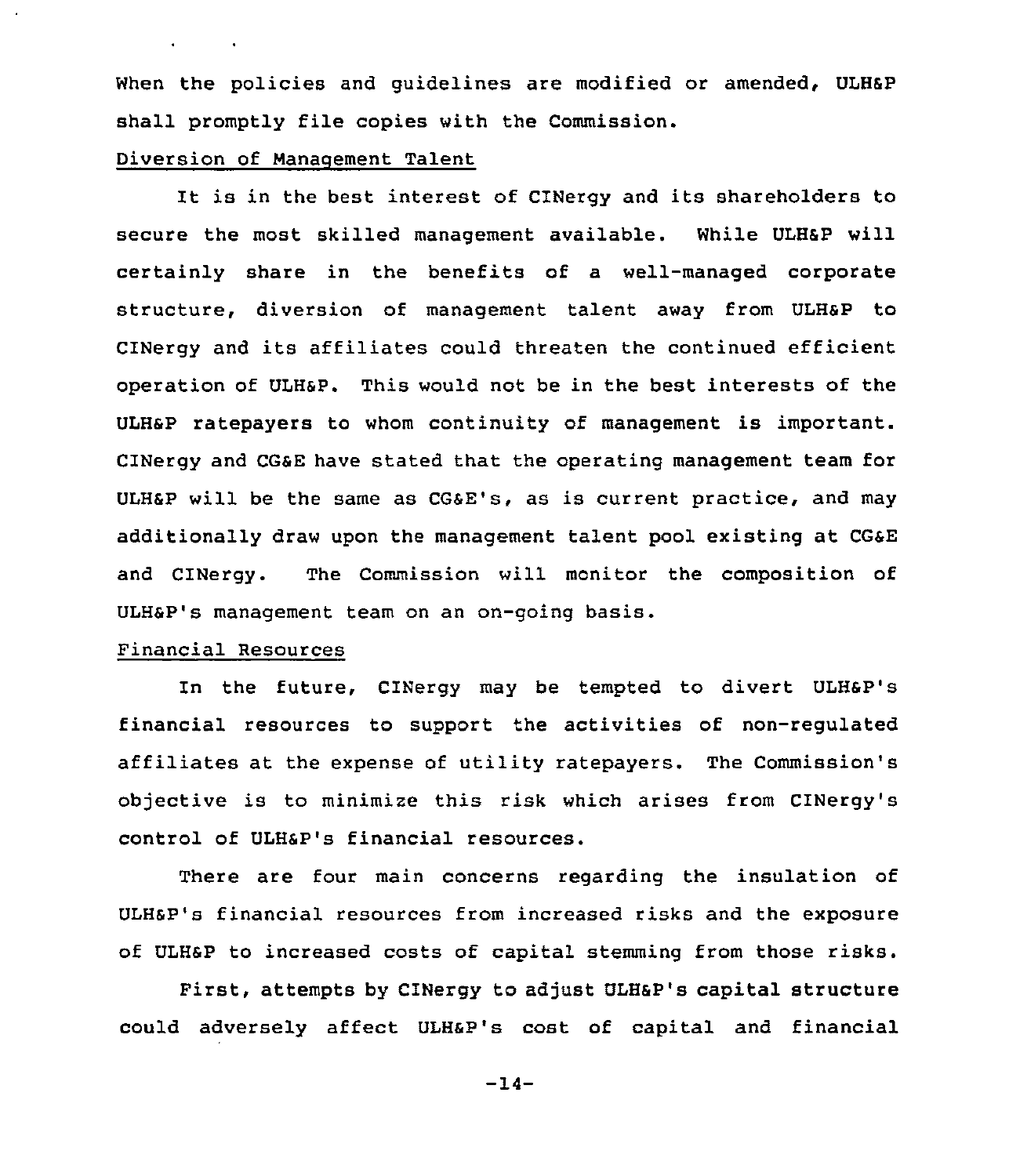integrity. CINergy should assist ULHSP in maintaining a balanced capital structure.

 $\mathbf{r} = \mathbf{r} \times \mathbf{r}$  , where  $\mathbf{r}$ 

Second, the dividend policy of ULHSP could adversely affect its financing requirements and capabilities to the detriment of its ratepayers. The larger the cash dividend ULH&P pays to CINergy, the greater the need for capital that must be raised externally. External financing could adversely affect ULHsP's cost of capital. Therefore, ULH&P, through its board of directors, has the responsibility to use its dividend policy consistent with preserving the financial strength of the utility.

Third, an unwillingness on the part of CINergy to provide necessary capital to ULHsp could severely impair ULHsp's ability to provide utility services, consistent with its statutory obligation. Any action or decision by the board of directors of CINergy, including the unwillingness to provide adequate capital to ULHsP, that in any way impairs ULHaP's ability to provide adequate, efficient, and reasonable utility service will be in direct violation of KRS 278.030(2).

Finally, guaranteeing debt of non-utility affiliates or CINergy by ULHsP could unnecessarily jeopardize the financial position and resources of ULH&P. ULH&P, pursuant to KRS 278.300, is prohibited from guaranteeing debt without prior Commission approval.

CINergy and CG6E have stated that the SEC under PUHCA protects the financial integrity of subsidiary companies in a registered holding company system. They note that many of the concerns

 $-15-$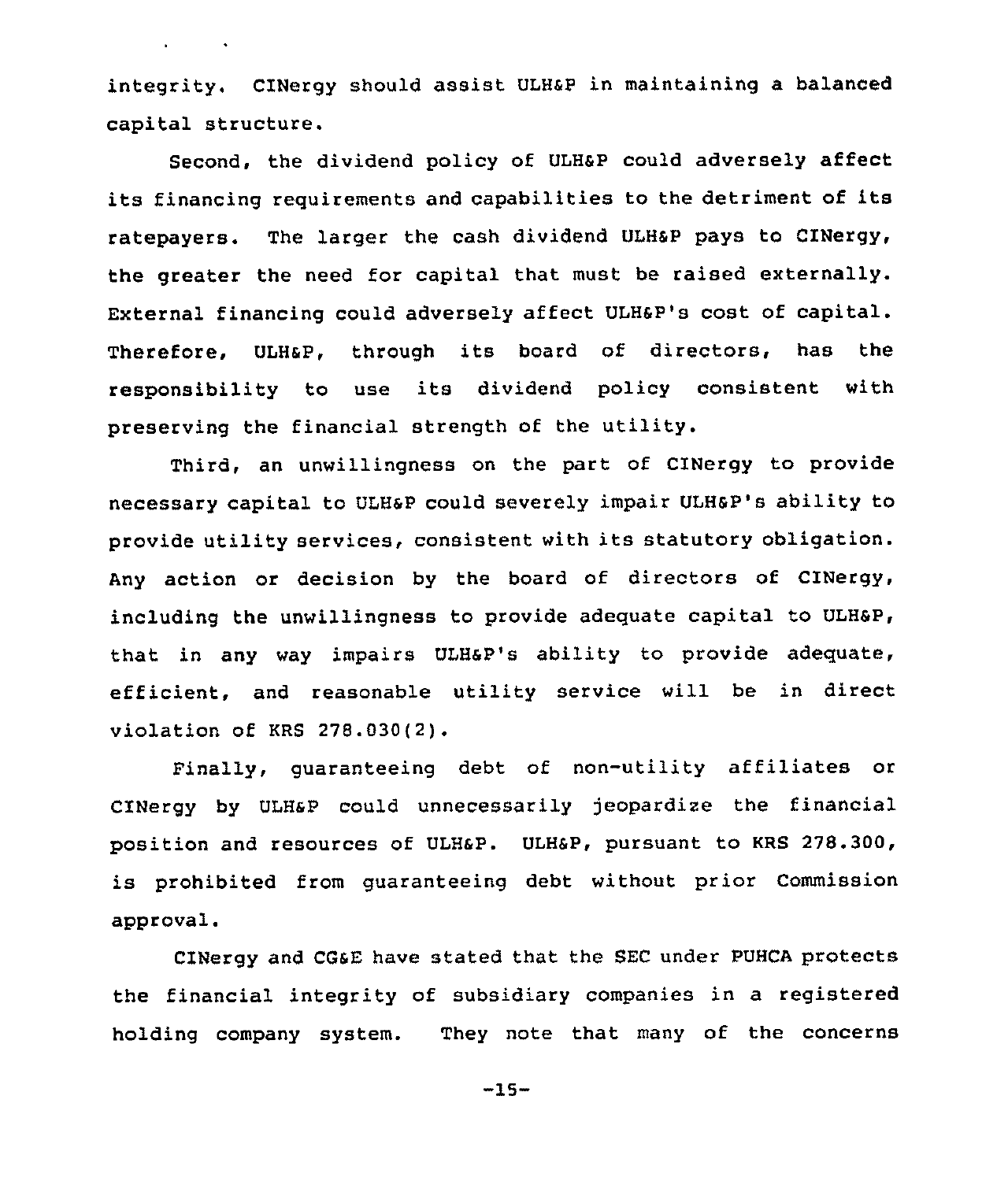expressed by the Commission relate to transactions where prior authorization from the SEC is required. While the SEC's regulatory oversight certainly provides some degree of protection to ratepayers, the SEC was created to protect investors, not ratepayers.

For rate-making purposes, the Commission has jurisdiction over ULHSP's capital structure, financing, and cost of capital. Through this authority, the Commission can protect ratepayers from the financial effect of non-utility activities. No new debt, preferred stock, or common equity can be issued without its prior approval. This prevents significant deviations from the approved capital structure, which is the key to ensuring that ULHap maintains its financial integrity. Supplementing this financial control, the Commission must approve any guarantee of debt obligations by ULHSP for CINergy and its affiliates.

# Employer or Purchaser of Last Resort

There is a risk that ULHSP could be used as the "dumping ground" for employees, assets, and products associated with failed or troubled affiliate ventures. ULH&P's strength and stability could tempt CINergy or its affiliates to use ULHsP as the employer or purchaser of last resort. ULHSP has assured the Commission that its management is committed to maintaining the highest caliber of managerial, technical, and other capabilities and to ensuring that materials, supplies, and services are acquired in the most costeffective manner. ULHsP has acknowledged that the Commission will maintain complete oversight of utility operations and will be able

 $-16-$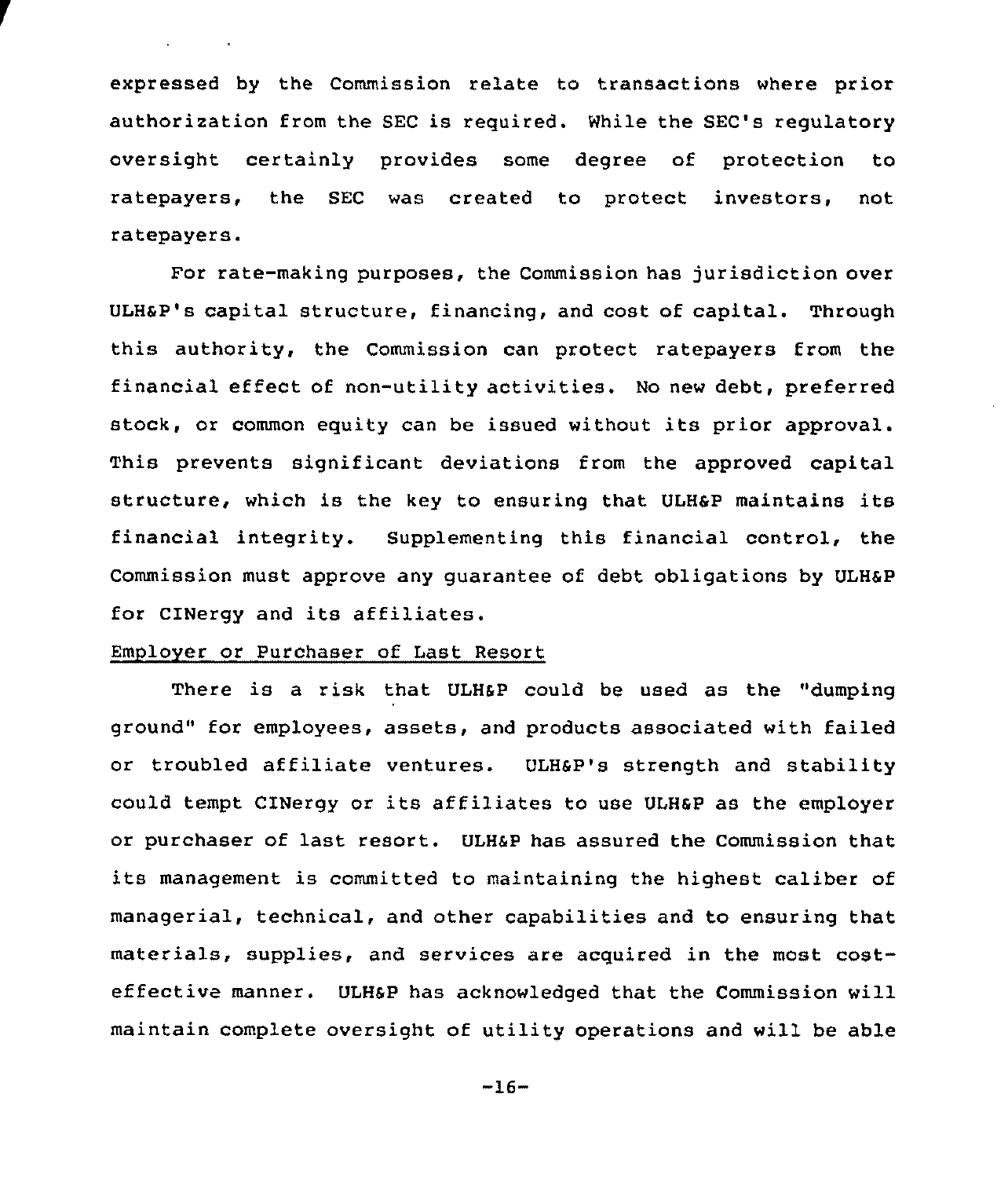to ensure that inappropriate transfers or purchases from an affiliate are not made. The Commission will monitor ULHap's activities to assure the ratepayers that "dumping" has not occurred.

## Divestiture

The Commission must also consider the potential of a failed or failing unregulated affiliate and its affect on the operations of ULHaP. If future circumstances dictate that the only reasonable course of action is divestiture, including that of the utility, it will be the responsibility of ULHaP's management, as those charged with the well-being of the dominant subsidiary, to ensure that divestiture takes place.

#### MONITORING CINERGY AND THE SUBSIDIARIES

In consideration of the regulatory safeguards necessary in cases of utility reorganization, the most indispensable requirement is open access to all books, records, and personnel of CINergy and each subsidiary. It is imperative that the Commission have the ability to pursue any problems perceived in the operations of the utility through access to the books and records to CINergy and affiliates. During formal proceedings, the Commission may also choose to cross-examine personnel of the unregulated entities if necessary to monitor effectively the relationship between ULHSP and its parent and affiliates.

CINergy and CGaE have noted that the Commission will have access to the accounts and records of CINergy Services under the terms of the service agreement. They have stated that they will

-17-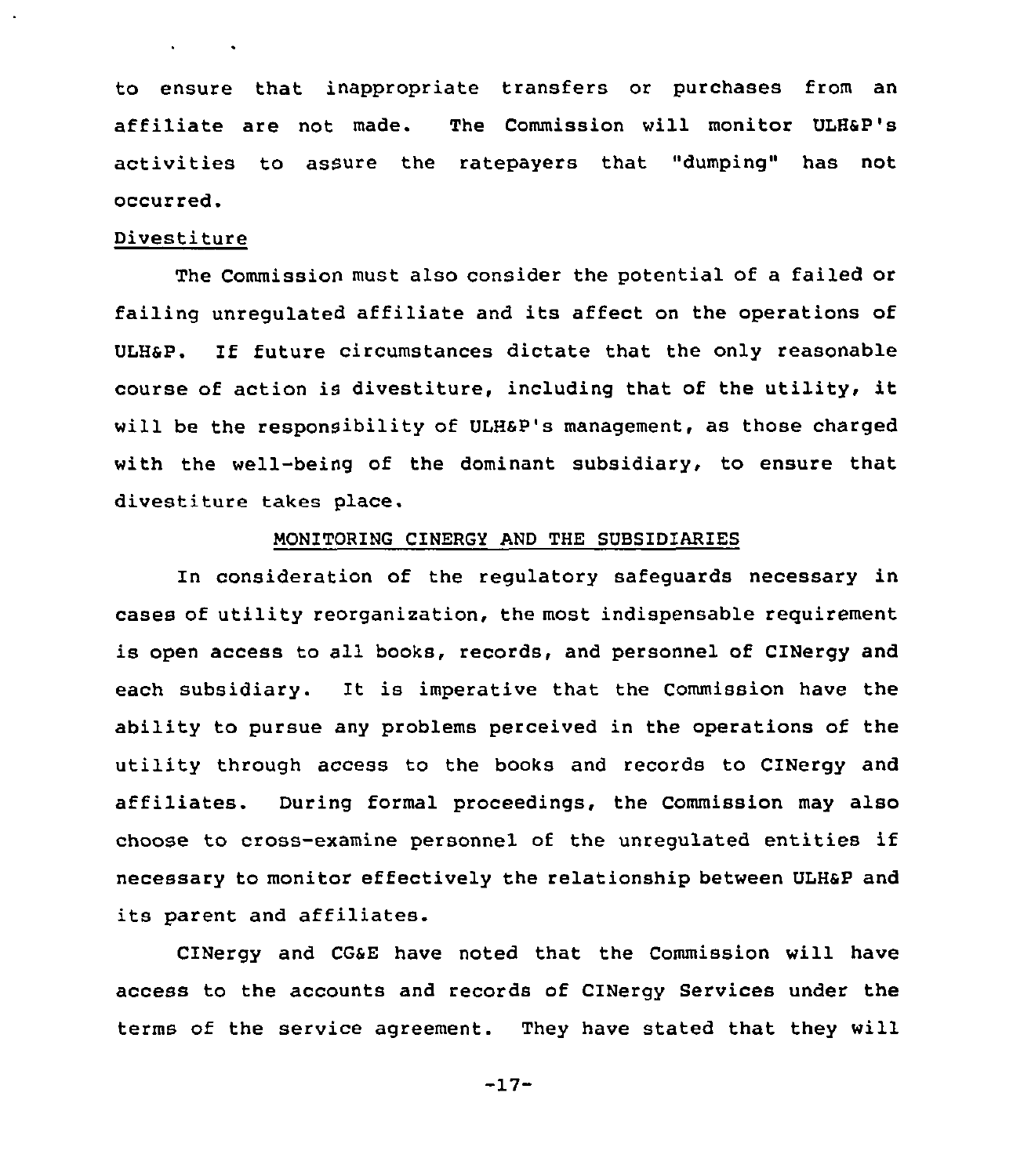provide the Commission access to the books and records of CINergy and its affiliates and subsidiaries. However, where CINergy does not own <sup>a</sup> controlling interest in an affiliate or subsidiary, it may be difficult if not impossible to provide access. CINergy and CG6E proposed to define an affiliate or subsidiary of CINergy or CG&E as a corporation in which CINergy or CGSE owns directly or indirectly or in combination with its other affiliates or subsidiaries 50 percent or more of the corporation's voting capital stock.

This definition is acceptable, with one modification. If less than 50 percent of the corporation's voting capital stock is owned by CINergy or CG&E, but they possess, directly or indirectly, the power to direct or cause the direction of the management and policies of a company, whether such power is exercised through one or more intermediary companies, or alone, or in conjunction or pursuant to an agreement, then CINergy or CGaE will be deemed to have control. This is the definition of control contained in the Federal Energy Regulatory Commission's Uniform System of Accounts (18 CFR Ch. 1, Subchapter C, Part 101).

Therefore, the Commission will have access, as necessary in the exercise of its statutory duties, to the books and records of CINergy and its other affiliates and subsidiaries as the books and records may be related to transactions with ULH&P. If the subsidiaries or affiliates of CINergy do not transact business with ULHSP, ULHSP will verify, if necessary, the absence of such transactions through independent sources.

$$
-18-
$$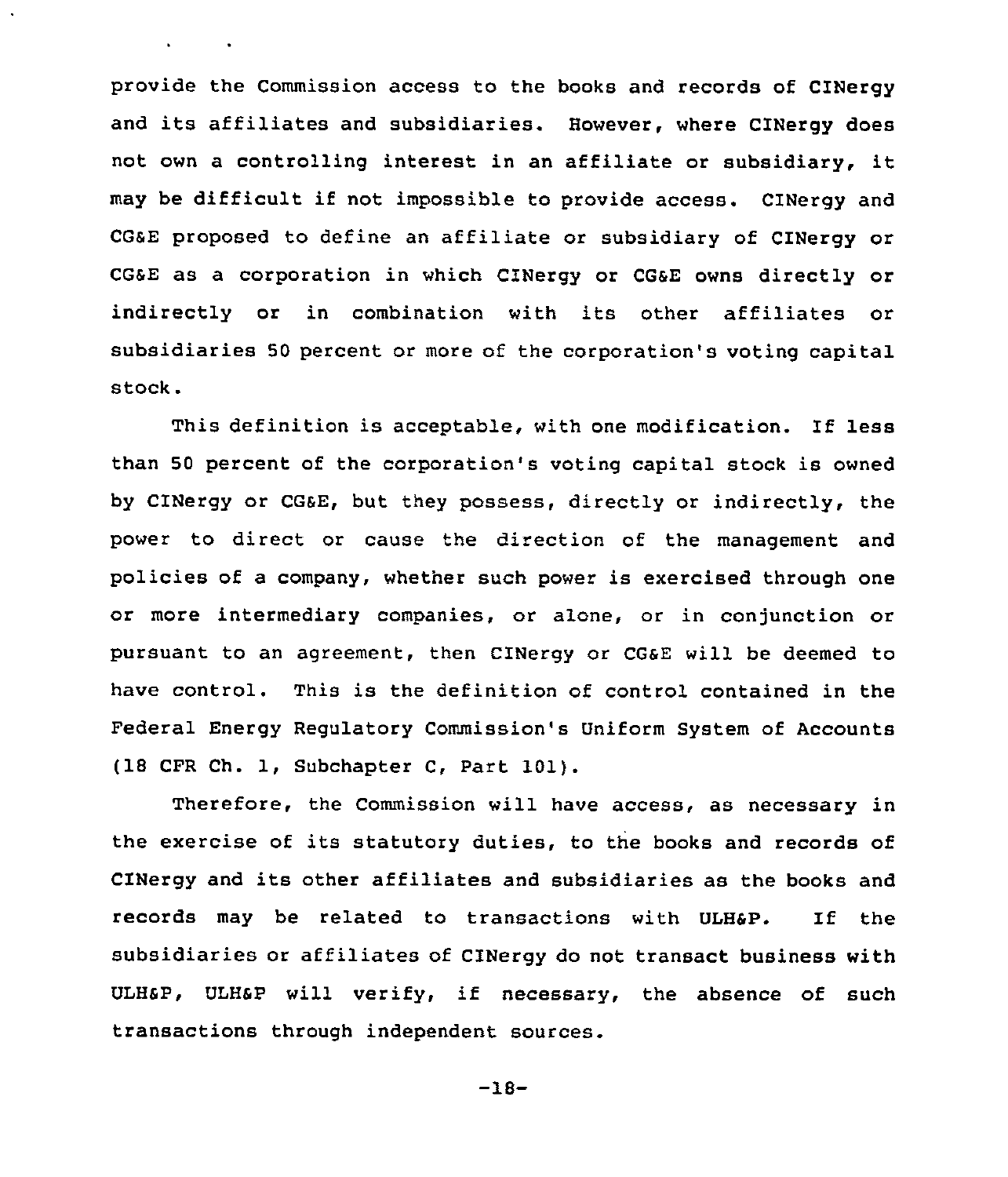CINergy and CGSE have indicated that they have no present plans to transfer any assets nor have they identified non-utility activities in which CINergy will participate. To ensure the full protection of ratepayer interests, it will be necessary to monitor significant transfers of utility assets, business ventures of CINergy, and other major transactions. As there is the potential these and future actions may have a significant impact on the ratepayers, they should be reviewed by the Commission at the time they are completed.

#### REPORTING REQUIREMENTS

In order for the Commission to monitor effectively the activities of ULHsP, CINergy and its related subsidiaries, and protect ratepayers, certain additional reports shall be furnished by ULHsP to the Commission on an annual, periodic, or other basis as appropriate.

# Periodic Reports

ULHSP should furnish the annual financial statements of CINergy including consolidating adjustments of CINergy and its subsidiaries with a brief explanation of each adjustment and all periodic reports filed with the SEC. All subsidiaries should prepare and have available monthly and annual financial information required to compile financial statements and to comply with other reporting requirements. The financial statements for the nonconsolidated subsidiaries of CINergy should be furnished to the Commission.

 $-19-$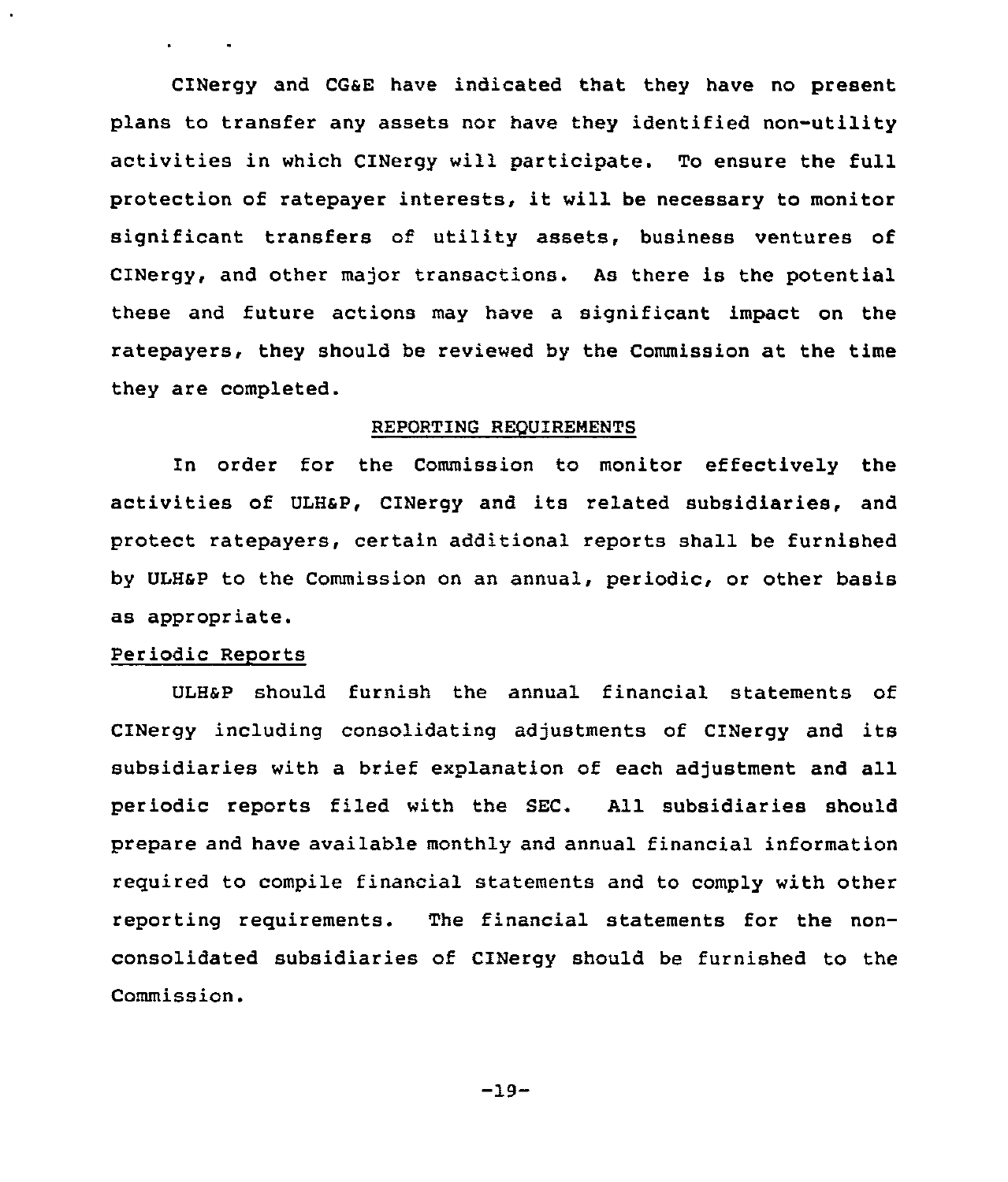CINergy and CGaE have agreed to and should file on a quarterly basis a report detailing ULHsp's proportionate share of cINergy's and CGaE's total operating revenues, operating and maintenance expenses, and number of employees.

CINergy and CGSE have agreed to and should furnish the following reports on an annual basis:

a. <sup>A</sup> general description of the nature of intercompany transactions with specific identification of major transactions, and a description of the basis upon which cost allocations and transfer pricing have been established. This report should discuss the use of the cost or market standard for the sale or transfer of assets, the allocation factors used and the procedures used to determine these factors if they are different from the procedures used in prior years.

b. <sup>A</sup> report which identifies professional personnel transferred from ULHSP to CINergy or any of the non-utility subsidiaries and describe the duties performed by each employee while employed by ULHSP and to be performed subsequent to transfer. Special Reports

Other special reports should be furnished to the Commission as necessary. It is realistic to anticipate that transfers of utility assets and investments by C1Nergy will occur in the future. CINergy and CGsE have agreed to file any contracts or other agreements concerning the transfer of such assets or the pricing of intercompany transactions with the Commission at the time the transfer occurs.

 $-20-$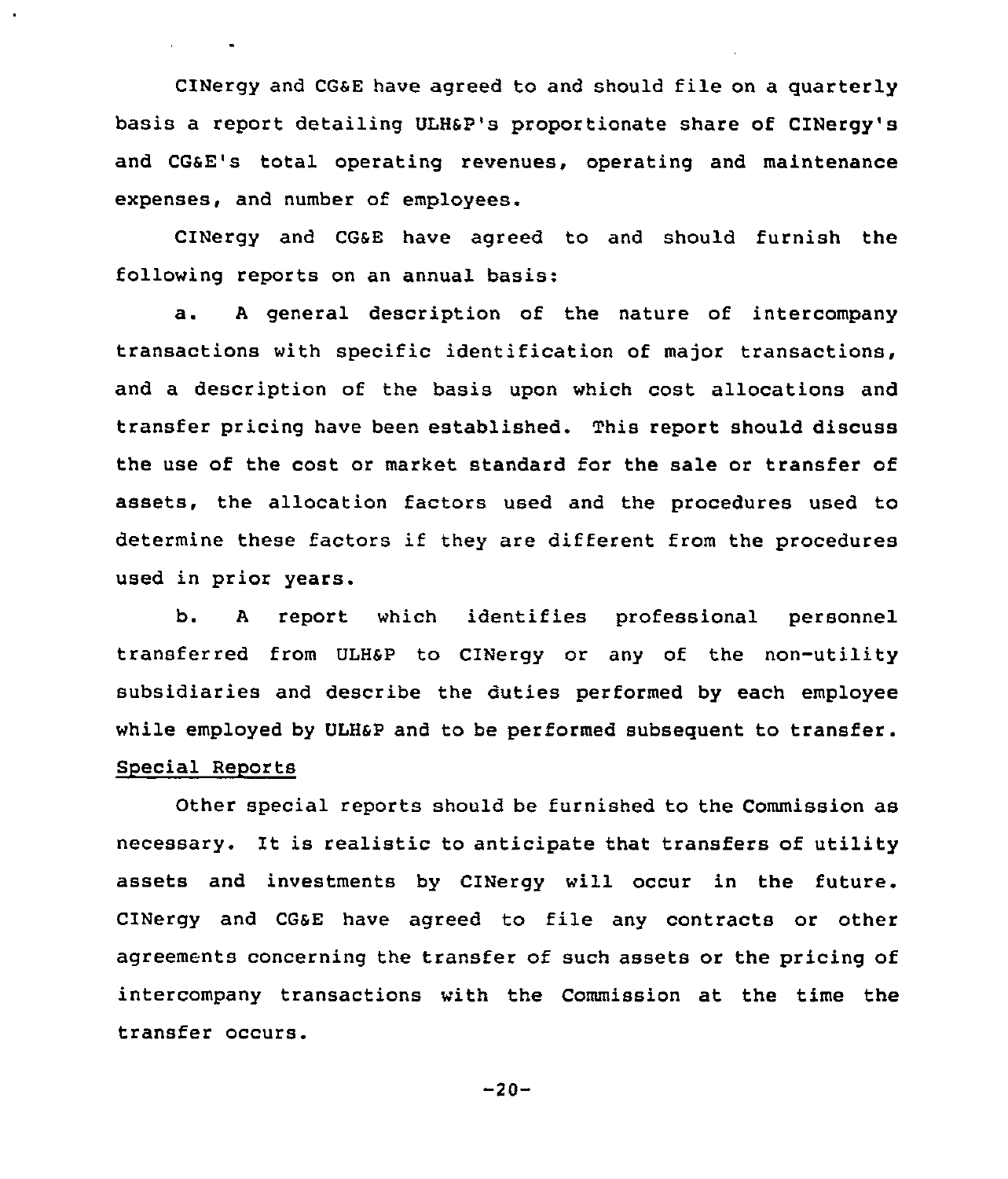CINergy and CGsE should file the following information:

l. <sup>A</sup> quarterly report of the number of employees of CINergy and each subsidiary on the basis of payroll assignment.

2. An annual report containing the years of service at ULHSP and the salaries of professional employees transferred from ULHSP to CINergy or its subsidiaries filed in conjunction with the annual transfer of employees report.

3. An annual report of cost allocation factors in use, supplemented upon significant change.

4. Summaries of any cost allocation studies when conducted and the basis for the methods used to determine the cost allocation in effect.

5. An annual report of the methods used to update or revise the cost allocation factors in use, supplemented upon significant change.

6. Current Articles of Incorporation and bylaws of affiliated companies in businesses related to the electric or gas industry or that would be doing business with ULH&P.

7. Current Articles of Incorporation of affiliated companies involved in non-related business.

Concerning the first item, CINergy and CGsE requested the Commission to limit this information to the number of employees of CINergy, CGSE, CINergy Services, ULHSP, and non-utility affiliate companies. They stated that this information and the report of transferred professional personnel should satisfy the Commission that ULHSP was not used as a "dumping ground." However, only by

-21-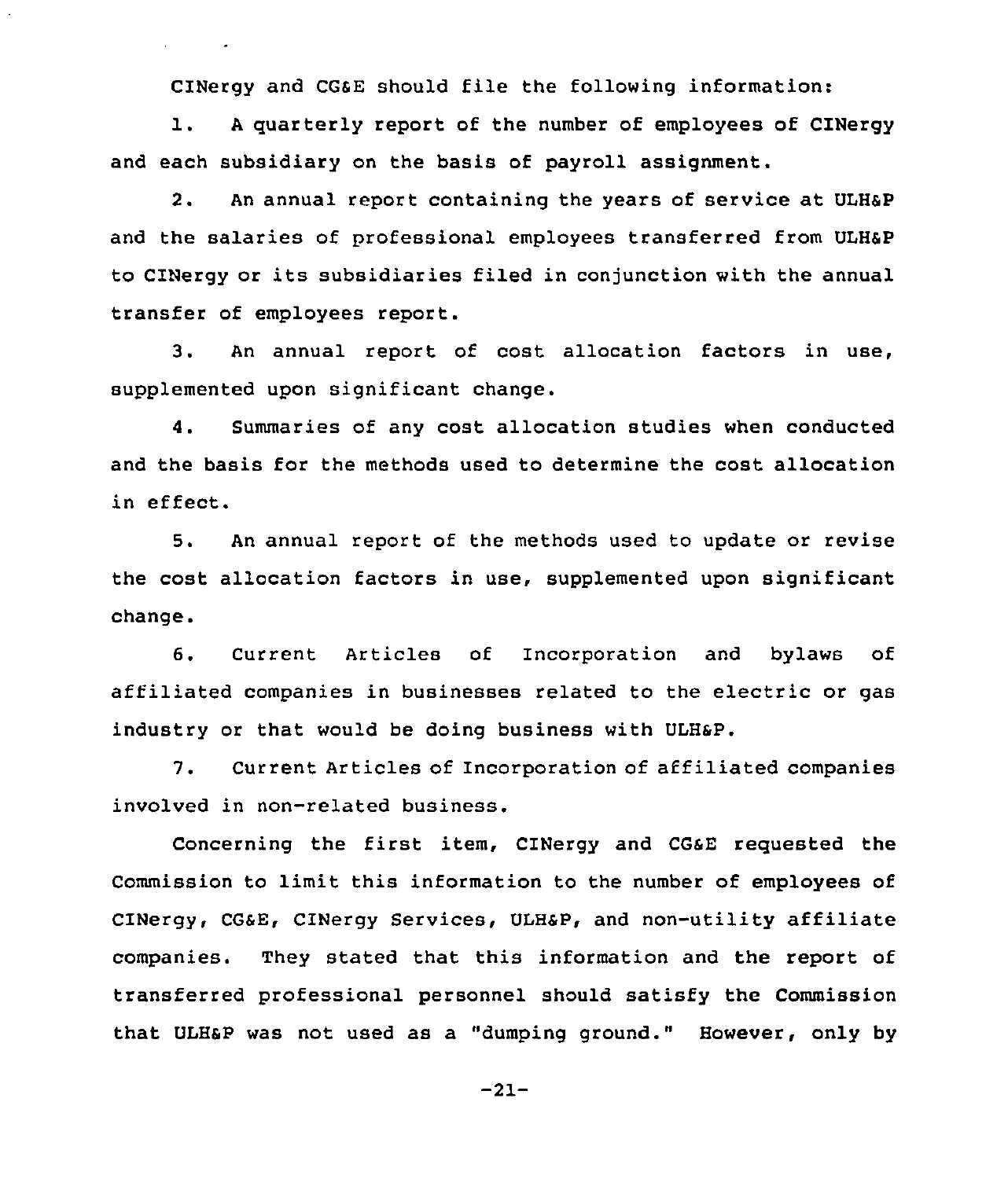viewing the total CINergy employment picture will the Commission be able to satisfy its concerns that ULHSP has not become an employer of last resort.

 $\ddot{\phantom{0}}$ 

Where the same information sought in these reports has been filed with the SEC, CINergy, CGSE, or ULH&P may provide copies of the SEC filings rather than prepare separate reports. Further, cINergy, cG6E, or ULHsp may request the commission to review these reporting requirements after the merger is completed to determine if the documentation being provided is either excessive or redundant.

### SUMMARY OF FINDINGS

1. The acquisition of control by CINergy of ULH6P is in accord with law, for a proper purpose, but will be in the public interest only if CG&E and ULH&P agree that for 12 months from consummation of the reorganization no filings will be made to adjust CGsE's base purchase power rates and ULHSP's base electric rates.

2. Due to the lengthy and complex nature of the regulatory and rate commitments offered by the Applicants in the supplemental testimony of Rogers and Marshall and as restated in the findings herein, and the need for CGSE and ULHSP to agree to the condition in finding No. 1 above, the Applicants and ULHSP should individually file within <sup>7</sup> days of the date of this Order a written acknowledgement accepting the obligation to be bound by the aforementioned commitments and condition.

-22-